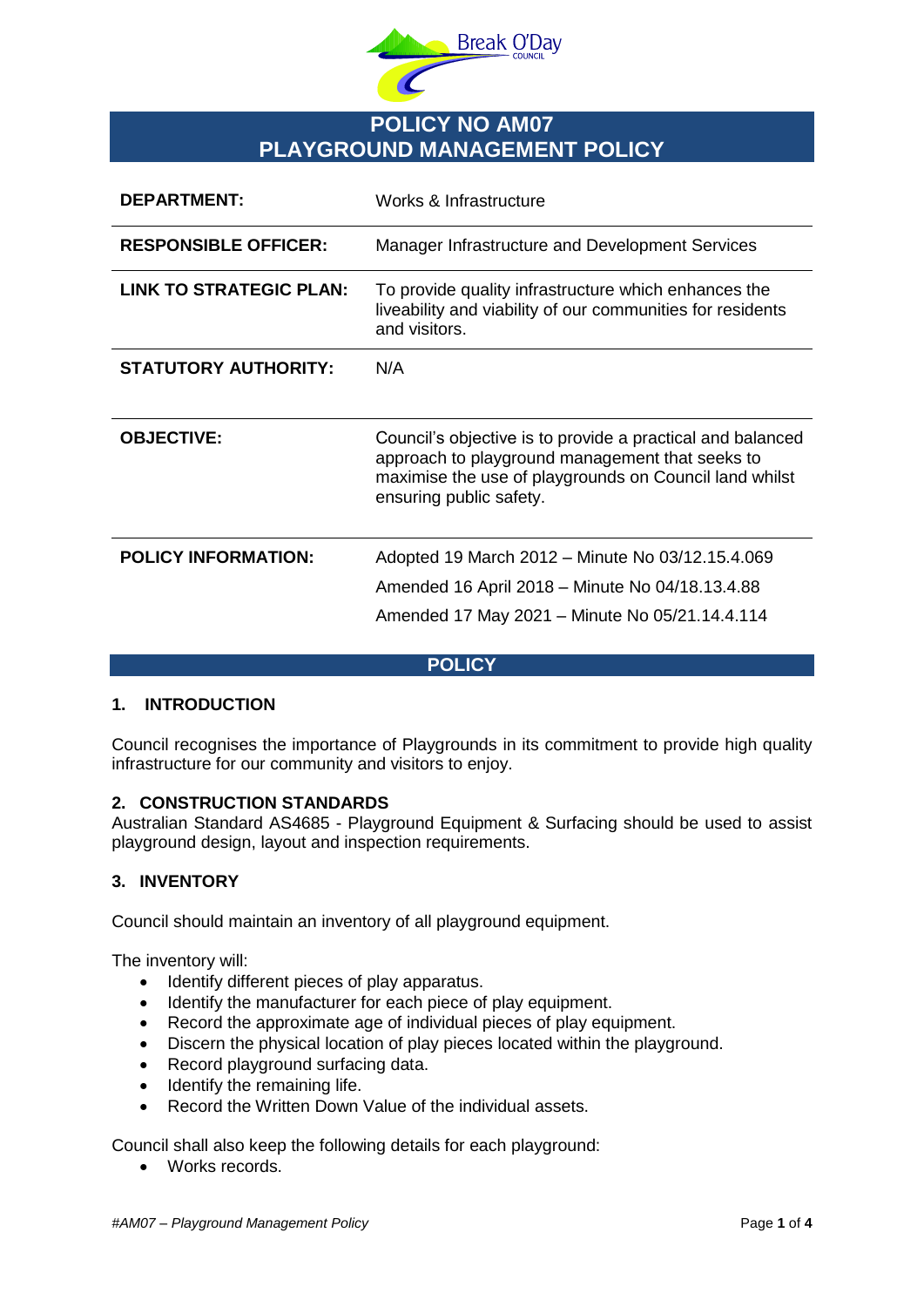

- All correspondence and archived records.
- Maintenance costs.
- Condition monitoring including inspection program, inspection records, complaints/service requests and defect notices.
- Replacement program, including expected costs.

# **4. AUDIT**

An independent audit should be carried out on all Council playgrounds every 2 years.

# **5. INSPECTIONS**

Routine safety inspections are conducted at every playground every 2 weeks and any required maintenance is conducted in conjunction with the inspection.

Operational inspections of all playground equipment shall be carried out every 6 months to proceed times of expected heavy use e.g. Christmas and Easter holidays.

Playground inspections include:

- Damaged, broken, bent or missing components.
- Loose or poorly fitted components.
- Excessive wear of components.
- Damage to protective coating of components.
- Exposed rail or accessory ends that should be protected with caps.
- Worn or deformed 'S' hooks.
- Lack of lubrication on moving parts.
- Loose fasteners, nuts or bolts.
- Sharp or dangerous protruding bolt ends.
- Perished or damaged rubber components.
- Worn swing bearings, swing chains or swing chain mounts.

Site inspections shall include:

- Exposed, cracked or loose concrete footings.
- Worn, scattered or compressed surface material.
- Exposed roots, rocks or other environmental obstacles that form potential trip hazards.
- Broken glass, refuse or foreign objects around and on play equipment.
- Poor drainage areas.
- Vandalism.

# **6. EVALUATION OF EQUIPMENT**

Criteria should be developed and established in the playground safety and maintenance plan to prioritise the levels of safety hazard discovered during the inspections.

- (a) High level of hazard
	- i. Life or limb threatening hazard.
	- ii. Falls from heights.
	- iii. Inadequate soft fall.
	- iv. Head or neck entrapment.
- (b) Medium level of hazard- injury potential but not life threatening:
	- i. Dynamic functions integrated with static items.
	- ii. Finger, toe and limb entrapment.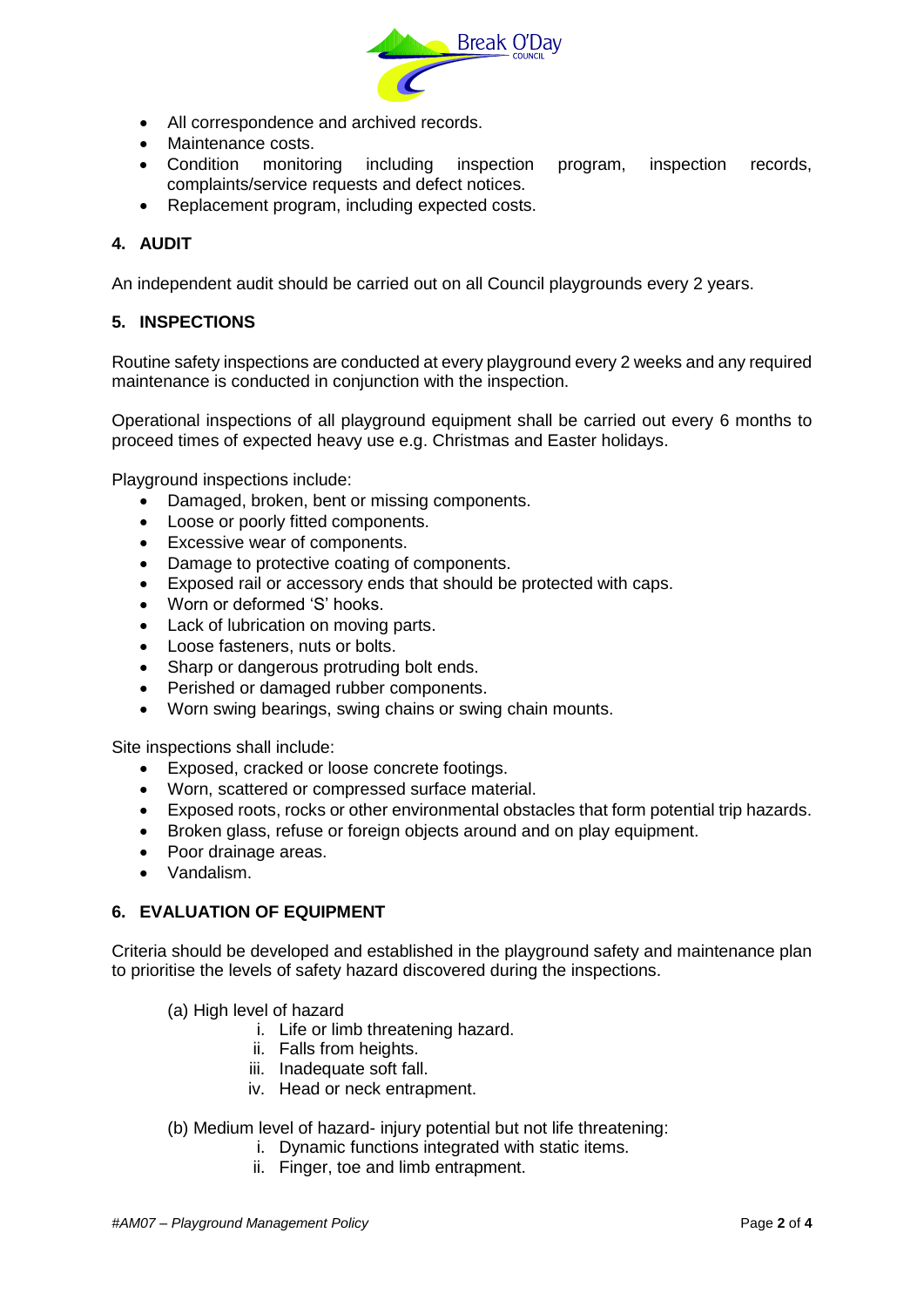

- iii. Irregular and extended step distances.
- iv. Lack of grab bars on platforms.
- v. Lack of guard rails for dynamic equipment.
- (c) Low level of hazard -minor injury from ground level activities that usually involve single users, such as:
	- i. Rockers,
	- ii. Roll over bars,
	- iii. Climbing apparatus,
	- iv. Tripping and blind spots, and
	- v. Unguarded tunnels.

All High levels of safety hazard shall be removed from play immediately and replaced or repaired as the first or emergency priority of the playground provider.

Those areas or apparatus that scored a medium level of safety should be repaired or replaced as second priority of the provider and receive primary emphasis when budgeting for capital improvements, with in the financial year.

The lowest level of safety hazard should be repaired or replaced as third priority and receive secondary emphasis for capital improvement funds.

# **7. DESIGN FOR DIFFERENT AGE GROUPS**

Playgrounds should be designed to facilitate activities from each of the four categories. These will need to be provided in different forms for different age groups, as children's play activities, their interests and their abilities change dramatically as they develop. Play areas need to cater for this range of interests and to facilitate the gradual development of skills.

Young children are generally unable to cope with the same challenges as older children, due to their smaller physical stature, lower level of skill development and because their conceptual ability does not enable them to anticipate danger. They are common victims to injury on playground equipment which is designed for older children. Play activities for junior children (between three and seven years) and play activities for senior children (between seven and fifteen years) should be designed within the one play space to ensure appropriate supervision and participation of children of all ages and abilities.

#### *Toddlers*

The kinds of environments which these age groups will enjoy will be small scaled and detailed environments with friendly surfaces and a familiar adult close by. These age groups cannot perceive danger and must be protected from hazards. Play areas for young children must be sited away from traffic.

#### *Junior children*

The ages from three to six years, cover a wide range of development in children. Coordination and physical skill development is relatively proficient by the age of 5 years. Equipment and spaces for these activities need to be designed to take into account that the skills of these age groups are still not fully developed and realistic limits to challenge and hazards must be set.

Although playgrounds may not be the main focus of activity for some older children, they are still likely to be used for certain activities.

#### *Teenagers*

Areas specifically designed to meet the needs of teenagers are rare in open space systems.